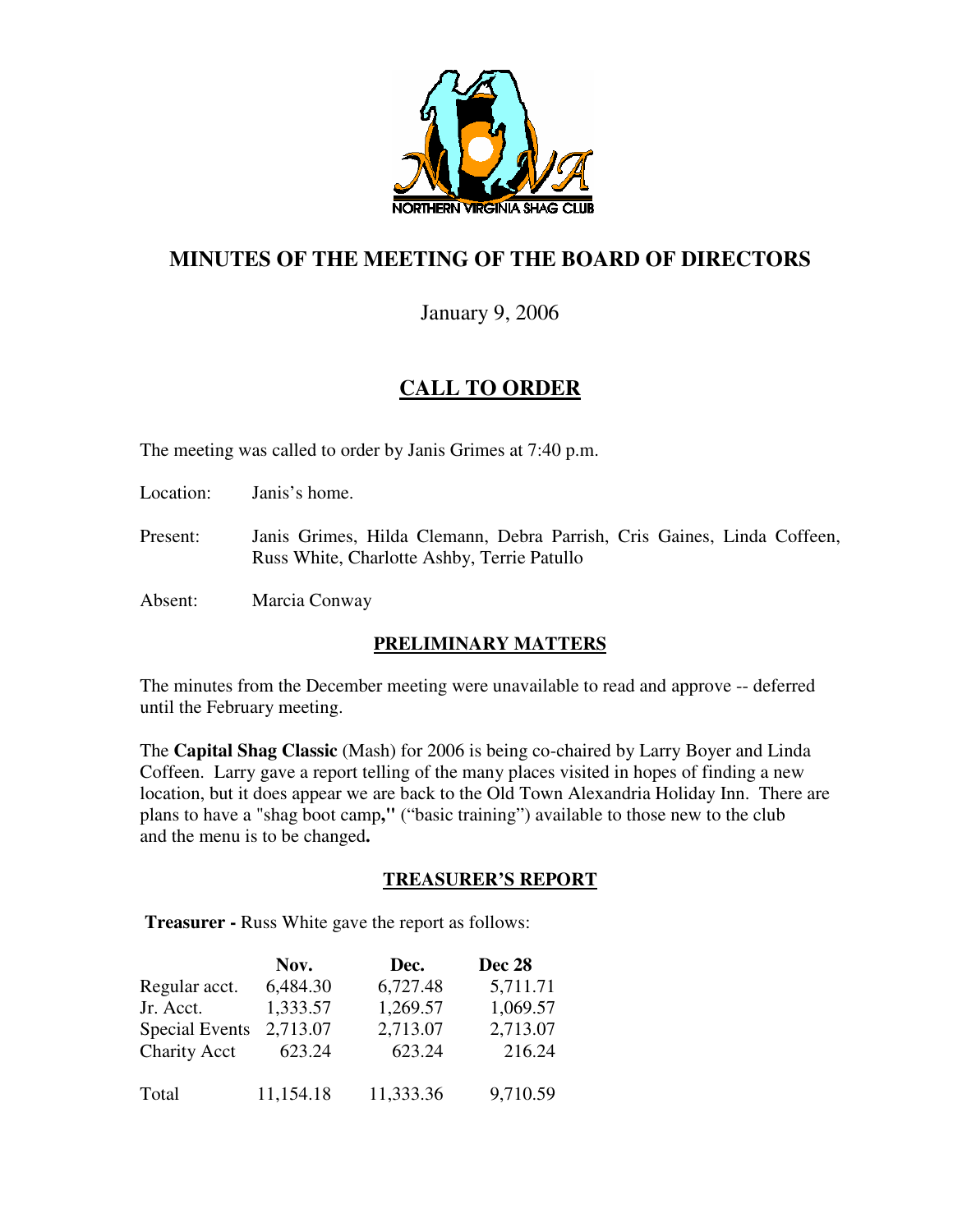Motion to accept report: Terrie Patullo Seconded: Debra Parrish In Favor: Unanimous Opposed:

The suggestion was made for committee chairman and officers to keep notes and make lists of things needed to do their jobs. This would provide a record/guide for next person assuming their position.

## **COMMITTEE REPORTS**

**Dance Committee** - David Rodgers (**Board Liaison** Janis Grimes)

- Sign-ups are going well for private lessons with Jackie and Charlie, **with** 2 hours for Jackie teaching "ladies only." Beginner/intermediate "ladies only" lesson is still a bit short of the number needed.
- Raffle tickets for a private lesson with Jackie and Charlie are being sold. Drawing is 2/18 and the lesson can be taken Sunday afternoon, 2/19, or at a later date in N. Myrtle Beach.
- **NVSC VIDEO** Notebook Sales Video Notebooks, VHS & DVD, purchased by NVSC -240 \$ paid for Video Notebooks - \$1,334.89 Video Notebooks sold or given away as door prizes - 195 \$ turned into the club treasurer - \$2,101.78 \$ value of current inventory when sold - \$450.
- A **sub-committee** of the **Dance Committee** will begin meeting in early 2006 to make recommendations to the dance committee about changing some of the dance steps being taught in our Wednesday dance lessons.

**JUNIOR COMMITTEE** -Terrie Patullo, Chair

- Jan 6-7, 2006 Kicked off the CSA/SPA competitive dance circuit with the Shad Alberty/Winter Classic.
- Sam and Lisa are not charging CSA competitors admission to the event. Saturday night after the Junior Division the Shad Alberty Memorial Scholarship will be awarded to the Junior writing the winning essay. Sam and Lisa request all CSA dancers to donate to this scholarship program.
- A **program** for Juniors cannot succeed without regular opportunities for Juniors to dance. It is difficult for Juniors to come out during the week during the school year. There must be **regular, ongoing opportunities** for Juniors to dance on the weekends and they need encouragement and support.

**SOCIAL COMMITTEE** - Russ White, Terrie Patullo, Debra Parrish, **Chris Gaines, Linda Coffeen**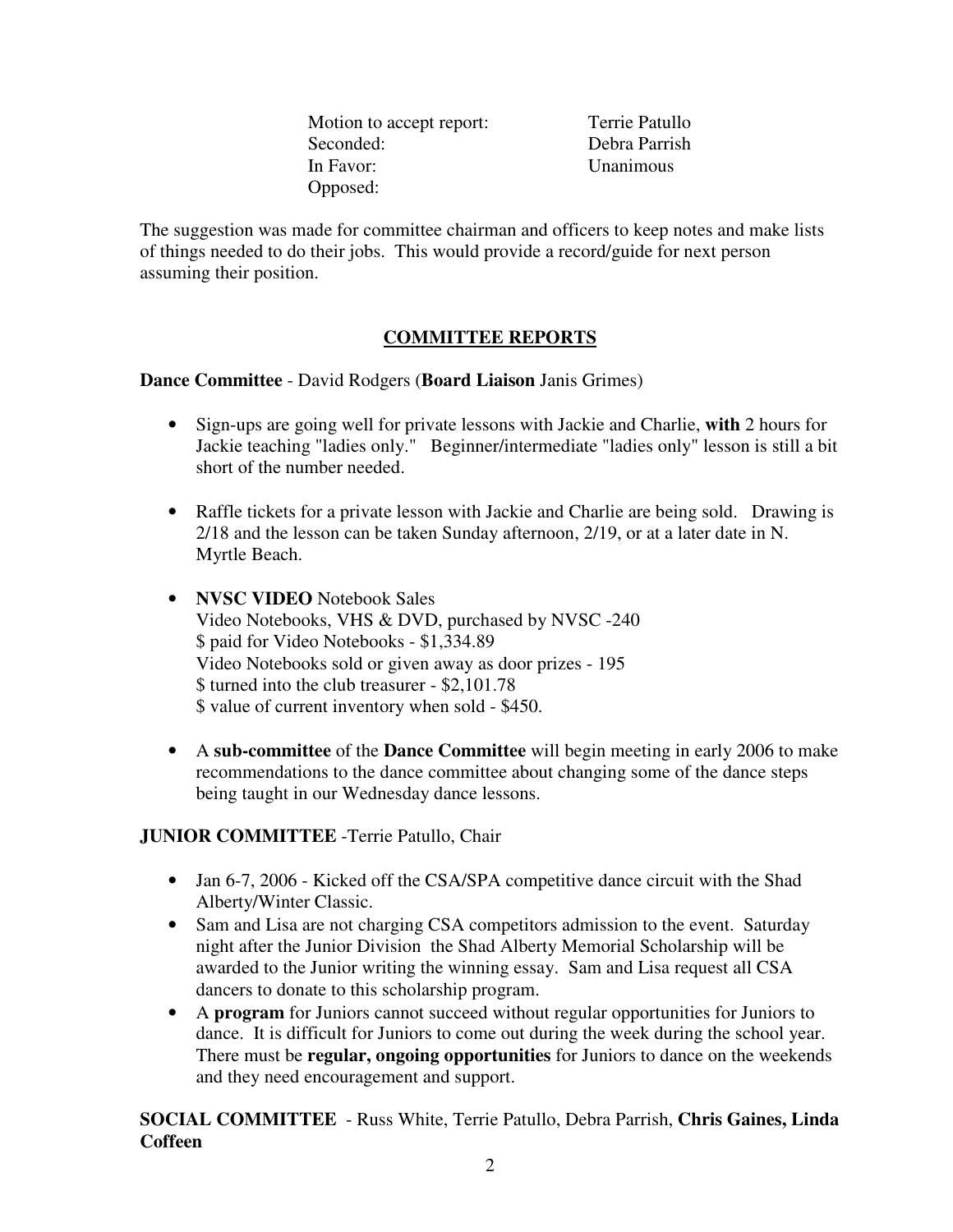• **Super Bowl Party** at Rene's Feb 5th **-** There was discussion about an idea submitted by Marcia to make the party free for members. Also, the club will pay for the deejay at this event (through John Olaya).Non-members to pay \$6.00 cover charge. Updated membership list is needed and someone to check off members.

| Motion to approve: | Debra Parrish |
|--------------------|---------------|
| Seconded:          | Hilda Clemann |
| In Favor:          | Unanimous     |
| Opposed:           |               |

• Feb 18th – **Charlie & Jackie at Fort Myer** - No Junior workshop. Norman Mills to deejay for \$250 fee (w/o equipment). \$100 equipment rental fee to deejay Craig Jennings???

Janis to look into portable headset for workshop instructors.

We can get in at 11:30 a.m. to set up – who will work the door, and registration table?

• **Free Pour, Spring SOS at Fat Harold's,** 4 -6 PM on Friday, April 28th**.** There was discussion about the amount, \$500 amount to be spent with \$100 as a tip. (TOTAL \$600, including tip)

Saturday, April 29th is the parade.

| Motion to approve: | Debra Parrish          |
|--------------------|------------------------|
| Seconded:          | <b>Charlotte Ashby</b> |
| In Favor:          | Unanimous              |
| Opposed:           |                        |

• For upcoming events – It was suggested and agreed that Elan DanceSport is an option.

## **CHARITY/FUNDRAISING** - Marcia Conway

• 50/50 has been averaging \$50 a week. March 18 is the shag-a-thon at Springfield Mall. Packets to be given out at the Super Bowl party on 2/5. Logo merchandise will be available for sale.

## **PUBLIC RELATIONS** - Michael Brown **(Board Liaison Janis Grimes)**

• Charlie and Jackie flyer is finished. To be posted to website soon.

## **COMMUNICATIONS** - Janis Grimes

- Newsletter Liz Kestler and Gary Salpini are co-chairs. Recent savings on Shag Rag – Gary Salpini saved \$20 on printing cost.
- Hello Shaggers distribution list has been corrected and uploaded.

## **MEMBERSHIP** - Hilda Clemann

• 314 members on Dec. roster. Working on updated membership list for Super Bowl Party on 2/5.

**MUSIC** - Linda Coffeen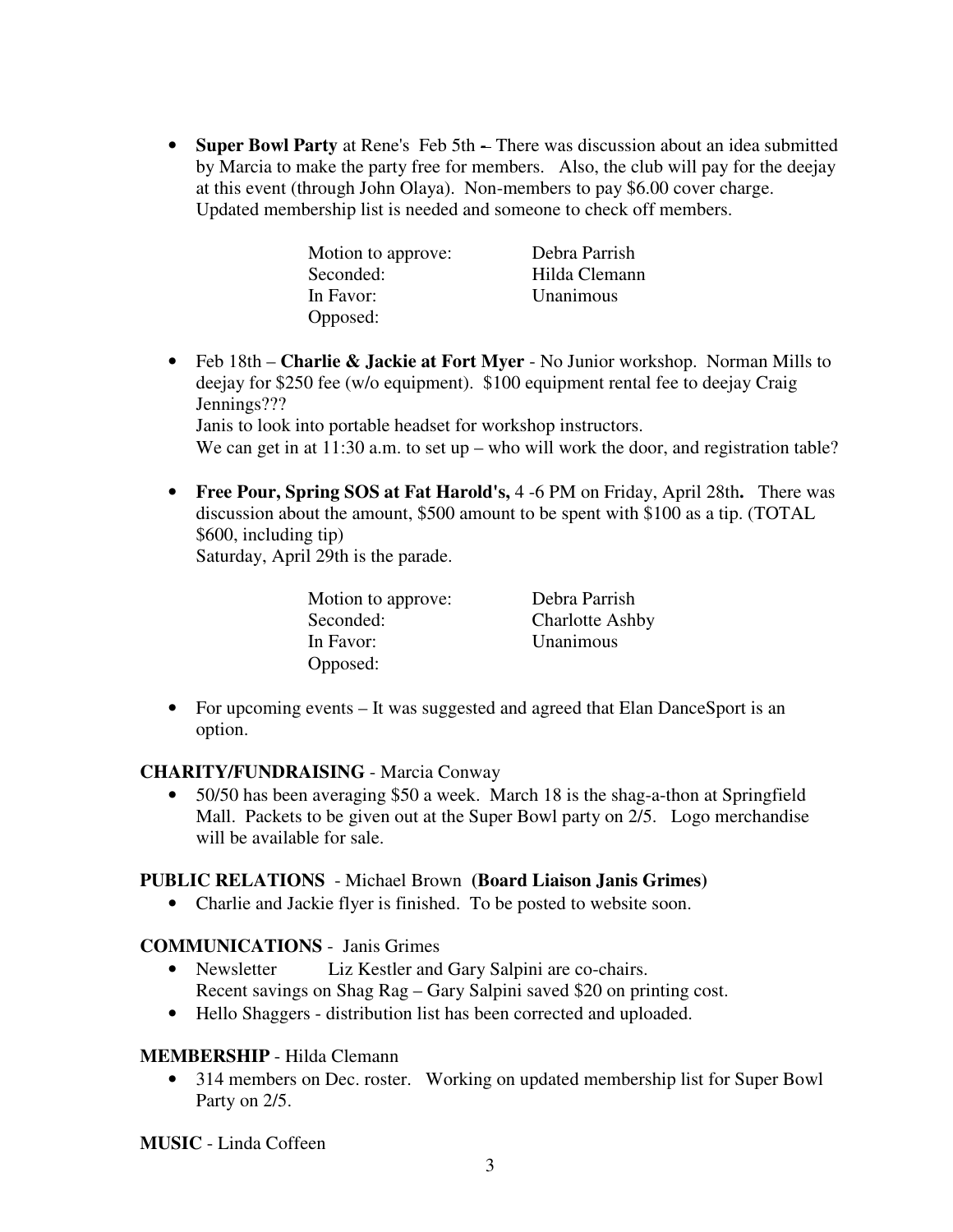Norman Mills to play for the Charlie and Jackie event on 2/18. \$250 fee, plus hotel room. Deejay equipment? Craig Jennings? Debra Parrish to take care of alcohol permit for this event.

## **WEBSITE** - Charlotte Ashby

Emma has not been charging extra to update the website. Covered by annual fee (except one bill for extra work to correct the distribution list for Hello Shaggers). Victor Clemann has made dvd copies of the Good Morning Washington segment.....to be posted to website soon.

## **OLD BUSINESS**

The 2005 Board has discussed and unanimously decided to endorse, promote, and fully support Saturday Shag nights at Rene's. But at this time, the board has chosen not to call it an "official club night" for two reasons: first, we do not want it to appear to compete with Wed. nights; and second, the board does not want to make it a "working" night for board members. As Rene's is open to the public and conveniently located, it is a good opportunity to dance and to promote beach music, shag dancing, and the club, and to bring new members to the club on Wed. nights.

The Board endorsed and supported Saturday dances at Rene's.

## **NEW BUSINESS**

- 2006 SOS cards available see Russ cost is \$30, a savings of \$5.00.
- Marcia Conway to attend the ACSC meeting in Feb. at the Clarion Hotel, Columbia, S.C.
- Corporate offices there was discussion about changing our official address from Charlie Price's office in the bylaws. The question is, can we correct this in the bylaws without making an official amendment to the bylaws, which would require a vote of the membership.Discussion to be continued.
- Checking with Vaughn Royal, re corporate office registration. Cris Gaines to check with Vaughn Royal.
- TAXESTax return (form 990EZ) for 2006 due May 15. Shows we are a non-profit organization. Discussion to be continued.

## **ADJOURNMENT**

The next Board meeting will be on February 6, 2006, at the home of Hilda Clemann.

The meeting was adjourned at 9:30 p.m.

Respectfully submitted,